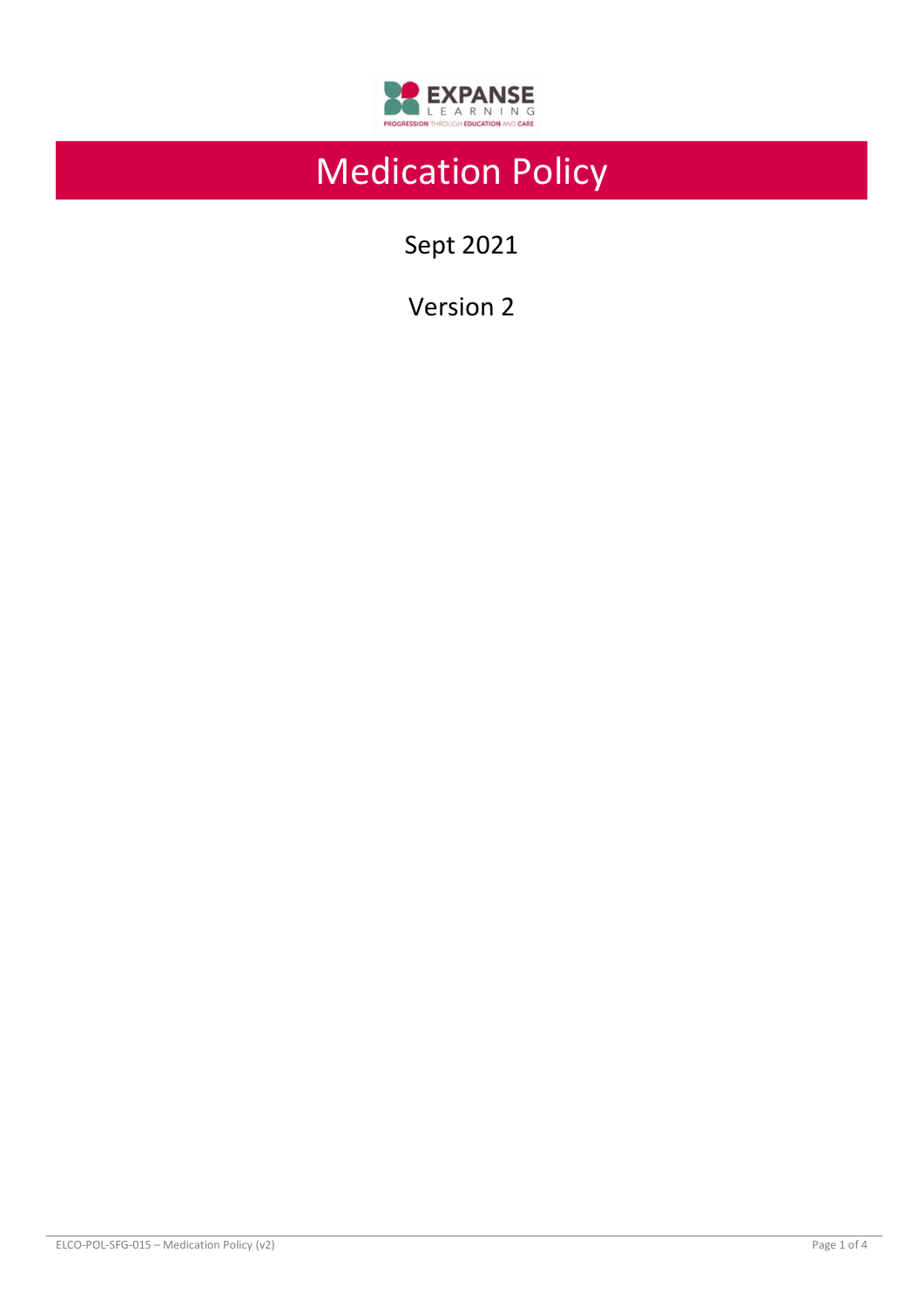# **1. Scope**

All employees of Expanse Learning College (Hereafter the college)

# **2. Introduction**

Medicines should only be taken to college when essential – i.e. where it would be detrimental to a students' health if the medicine were not administered during the learning day.

Only medicines that have been prescribed by a doctor, dentist, nurse prescriber or pharmacist prescriber may be administered. Medicines from any other source, e.g. over the counter medicines will not be permitted. It will be necessary for parents/carers to administer this prior to the student's attendance or to arrange to be present in order to administer medication on site. Medicines must always be provided in the original container as dispensed by the pharmacist and include the prescriber's instructions for administration.

# **The college will not accept medicines that have been taken out of the containers originally dispensed.**

# **3. General**

- o Where possible, no medicine should be administered by staff as it will be the responsibility of parents or legal guardians to arrange for the administration of the medication before the learning day.
- o All medicines must be clearly labelled with the student's name, route i.e. mode of administration oral/aural etc., dosage, frequency and name of medication being given.
- $\circ$  The parents or legal guardians are responsible for updating the college of any changes in the administration. If this is not the case, then previous instructions will be followed.
- o **A student under 16 should not be given aspirin or medicines containing ibuprofen unless prescribed by a doctor as stated in the LA guidance.**
- o Students with long term illness should, whenever possible, seek complete responsibility under the supervision of their parents for the administration of medicines. Where it is agreed by the parents and the college, some medications or related products e.g. inhalers will be carried by the student for self-administration. All other medicines, except emergency medication, should be kept securely locked away.
- o **All emergency medicines such as asthma reliever inhalers/adrenaline pens should be readily available to students and should not be locked away.** All other medicines except emergency medications and inhalers should be kept securely locked away. Any unused or time expired medication will be handed back to the parents or legal guardians of the student for disposal. Where students have been prescribed **controlled drugs**, staff need to be aware that these should be kept in safe custody.
- $\circ$  Emergency medication and reliever inhalers must follow the student at all times. Students will carry their own emergency treatment.
- $\circ$  If a student refuses to take medicine, staff will not force them to do so but will note this in the records and follow agreed procedures in respect of the individual student. Parents will be informed of the refusal on the same day and if the refusal to take medicines results in an emergency, then college emergency procedures will be followed, which is likely to be calling an ambulance to take the student to hospital.

# **4. Record Keeping**

Expanse Learning will keep written records of all medicines students take on site as a result of being notified by parents or Legal guardians.

# **5. Long Term Medication**

It is important to have sufficient information about the medical condition of any learners with long term medical needs.

With parental/carers permission, it is sometimes helpful to explain the use of medication to a number of students in the class in addition to the affected student so that peer group support can be given.

#### **6. Injections**

There are certain conditions e.g. diabetes mellitus, bleeding disorders, which are controlled by regular injections. Students with these conditions are usually taught to give their own injects. Where this is not possible, they should be given by their parents or legal guardians. It is not envisaged that it would be necessary to give injections during the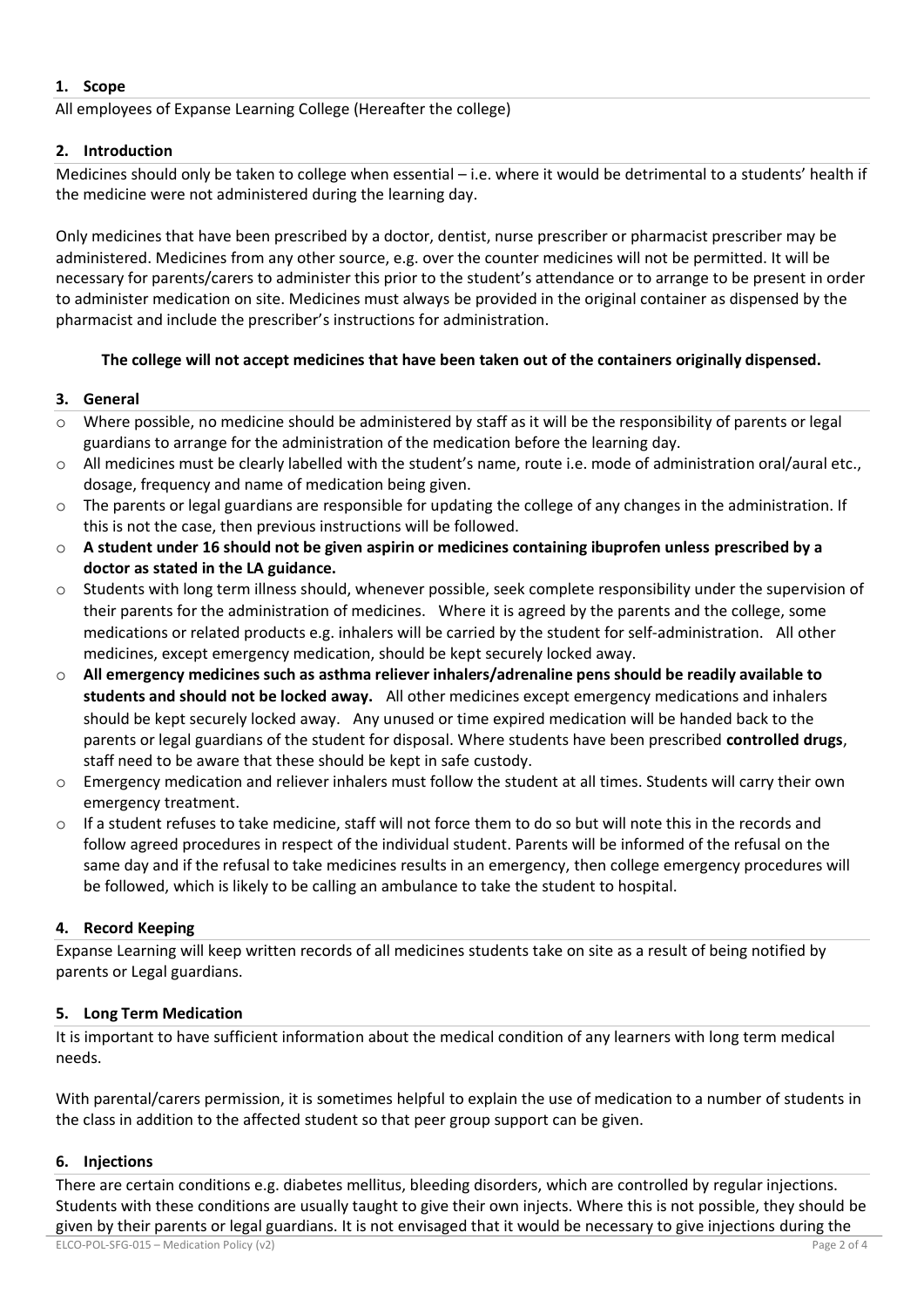day unless the student is on an external visit.

### **7. Emergency treatment/procedures**

The college has arrangements in place for dealing with emergency situations and all staff know who is responsible for carrying out emergency procedures in the event are aware of individual needs.

### **If parent/carers are not available, a member of staff will accompany a student to hospital by ambulance and will stay until parent/carer arrives or is reasonably practical**.

In the event of an emergency/accident, which requires a student to be treated by health professionals (doctor/paramedics) or admitted to hospital, the latter are responsible for any decision on medical grounds when and if the parents are not available.

# **Staff will not take a student to hospital in their own car. When emergency treatment is required, medical professionals or an ambulance will always be called immediately. On the occasions where an injury is not life threatening but staff consider that medical treatment is required, parents/carers will be informed**

- o No emergency medication should be kept on site expect those specified for use in an emergency for an individual student.
- $\circ$  Advice for College staff about individual students is to be provided by parents or guardians during enrolment.
- $\circ$  If it is necessary to give emergency treatment, a clear written account of the incident will be given to the parents/carers of the student if they are under 16 years of age and permission is given.
- $\circ$  If an injection is necessary, it is usual for the student to be able to give his or her own injections. If this is not the case, the parents/carers should be contacted immediately. If contact cannot be made, emergency advice can be obtained between.
- $\circ$  It is important for students with asthma that reliever inhalers are immediately accessible for use when a student experiences breathing difficulties.

# **8. Off Site Education / Work Experience Staff**

The college is responsible for ensuring that work experience placements are suitable for students with a particular medical condition. The college will ensure that a risk assessment is in place for a young person who is educated off site or who has a work experience placement.

Responsibilities for risk assessments remain with the college. Where students have special medical needs, the college will ensure that such risk assessments take into account those needs. Parents/carers and students must give permission before relevant medical information is shared, on a confidential basis, with employers. In the event of an emergency the college may share information under the Vital Interest Legal basis.

# **9. Off Site Trips/visits**

Staff supervising trips/visits will always be aware of any medical needs and relevant emergency procedures and all details will be recorded within the 'Offsite Forms' in DatabridgeMIS. This information should be taken on visits in the event of the information being needed in an emergency.

Wherever possible, students should carry their own reliever inhalers or emergency treatment, but it is important that the named person is aware of this.

#### **10. Parents / Carers**

Parents should be given the opportunity to provide Expanse Learning with sufficient information about their children's medical needs if treatment or special care is needed. They should, jointly with the college, reach agreement on the college's role in supporting their child's medical needs. This information will be recorded in DatabridgeMIS.

#### **11. Monitoring and Review**

The effectiveness of this policy will be reviewed annually.